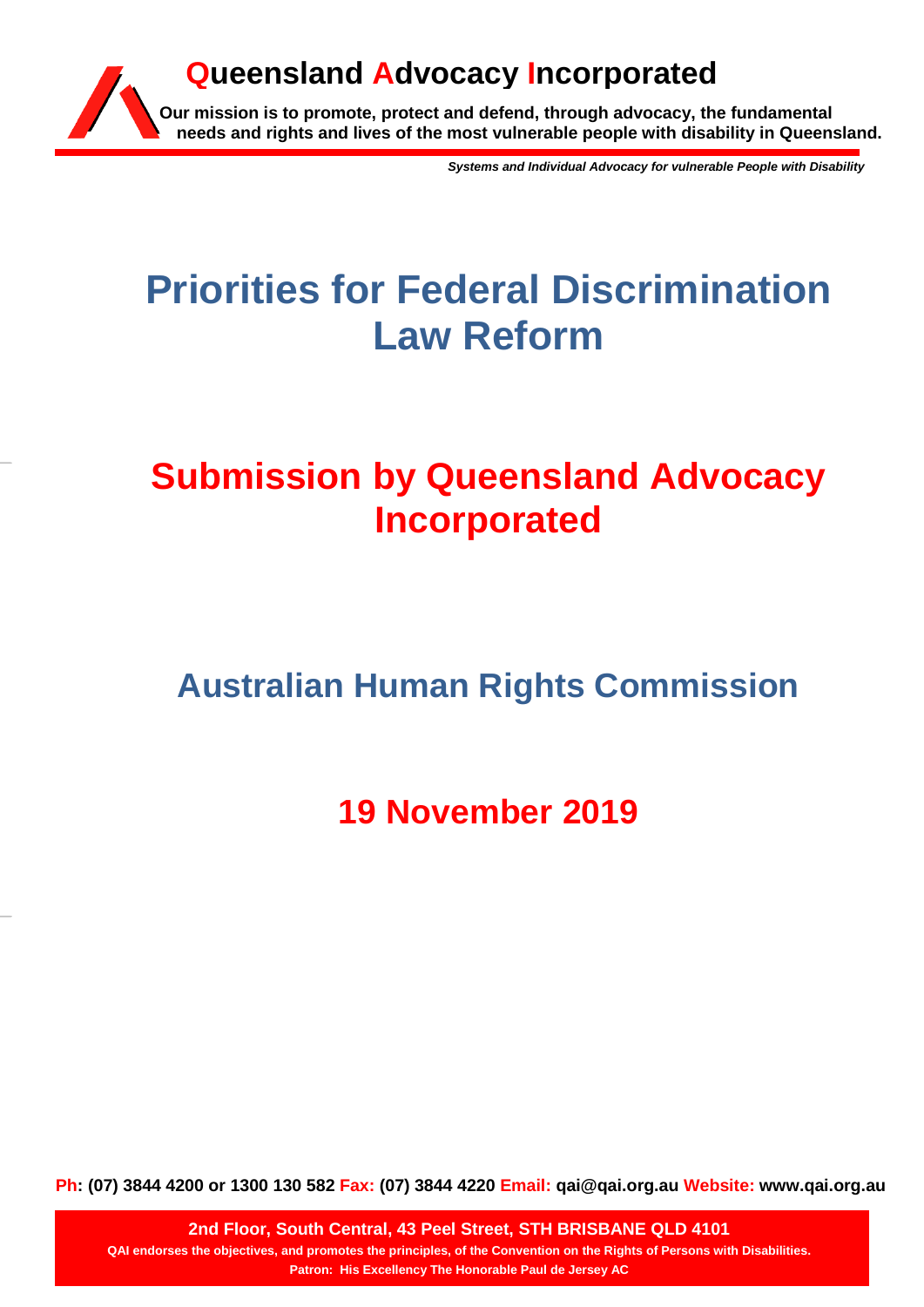# **About Queensland Advocacy Incorporated**

Queensland Advocacy Incorporated (**QAI**) is an independent, community-based systems and individual advocacy organisation and a community legal service for people with disability. Our mission is to promote, protect and defend, through systems and individual advocacy, the fundamental needs and rights and lives of the most vulnerable people with disability in Queensland.

QAI has an exemplary track record of effective systems advocacy, with thirty years' experience advocating for systems change, through campaigns directed to attitudinal, law and policy reform and by supporting the development of a range of advocacy initiatives in this state. We have provided, for almost a decade, highly in-demand individual advocacy through our individual advocacy services – the Human Rights Legal Service, the Mental Health Legal Service and the Justice Support Program and more recently the National Disability Insurance Scheme Appeals Support Program and Decision Support Pilot Program.

# **Summary of QAI's recommendations**

- 1. QAI supports the summary of proposed priorities for federal discrimination law reform.
- 2. QAI considers that the Federal Government should undertake structural and substantive reform of the current discrimination laws, consolidating the separate discrimination statutes into a single Act that is comprehensive, consistent and extends reasonable adjustments to impose a specific positive duty across all protected attributes in all protected areas of life.
- 3. QAI submits that existing protected attributes should be extended to include carer's responsibility, volunteers and interns, accommodation status and subjection to domestic and family violence.
- 4. The legislation should reflect and incorporate the obligations Australia has assumed at international law.
- 5. Gaps in coverage for carer's responsibility, volunteers and interns, accommodation status and domestic and family violence must be addressed.
- 6. All permanent exemptions should be reviewed not only in light of the overall purpose of discrimination law to promote equality and fair treatment, but also having regard to the purpose and intent of the CRPD.
- 7. Current compliance mechanisms administered by the Commission are necessary and helpful and QAI supports their continuation. We note the significant problems with the temporary exemptions available under the DDA and consider that the granting of exemptions can undermine the strength and power of discrimination law.
- 8. QAI strongly supports the Commission's position that there is a need for greater awarenessraising activities and possibly industry support to promote compliance, as well as robust review processes to measure the effectiveness of the Disability Standards. QAI considers that the introduction of voluntary audits, a general inquiry function and positive duties would be of significant value.
- 9. QAI strongly supports the introduction of a positive duty for public entities to proactively take measures to eliminate unlawful discrimination and harassment and advance equality.
- 10. QAI agrees that complaints processes must be available and accessible for all people.
- 11. QAI notes that the nature of confidential conciliations reduces the likelihood that matters will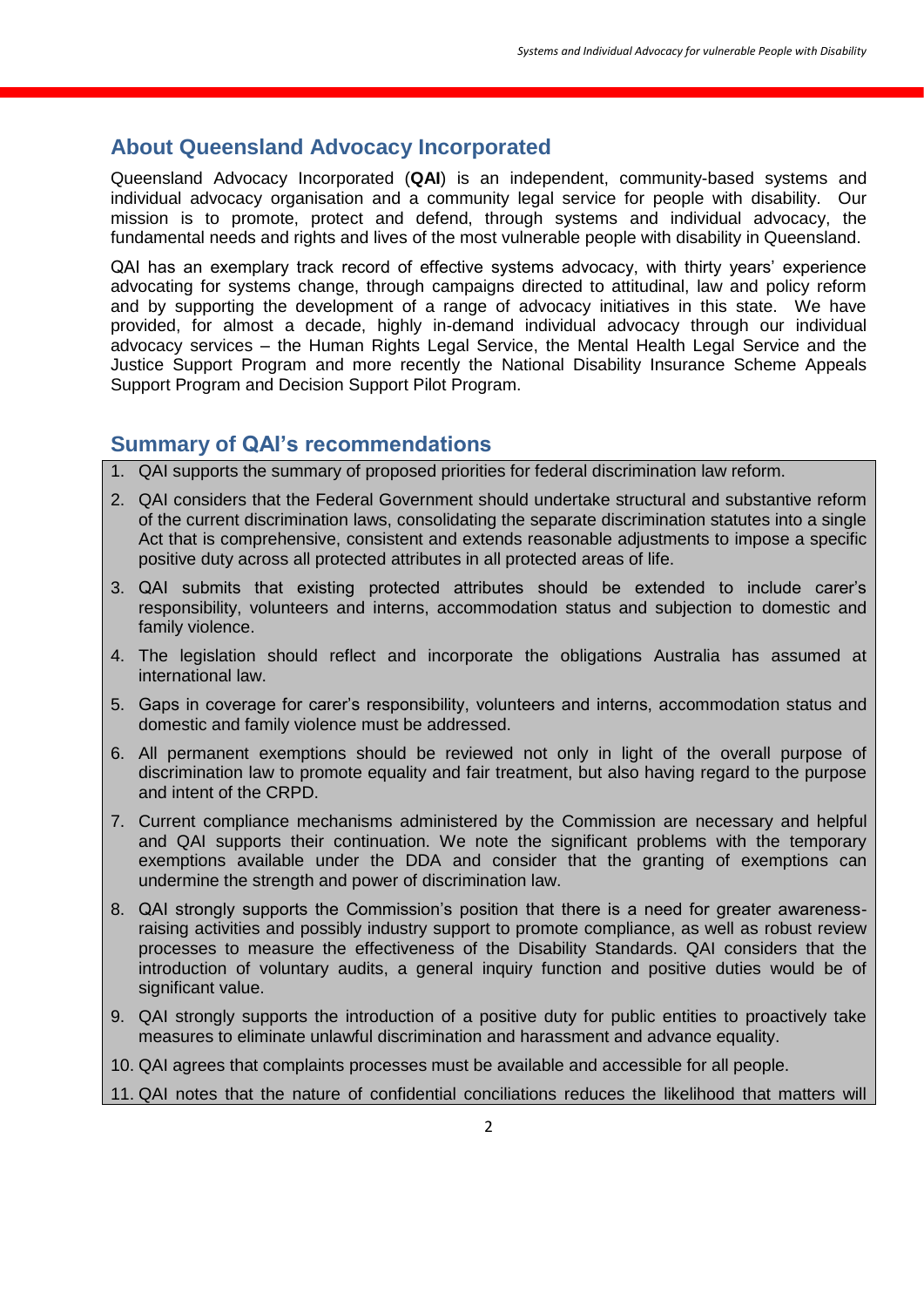resolve and places the complainant in the position of having to proceed to a less accessible and available forum, which is a significant limitation of discrimination law.

- 12. QAI proposes extending the timeframe to 12 months, with extensions available, to cover complex disputes and circumstances where vulnerable complainants have been unable or unwilling to take action earlier.
- 13. QAI strongly supports the provision of greater clarity about the ability for representative actions to be brought and agrees this would enable a greater focus on systemic discrimination issues and reduce the pressure on individual complainants.
- 14. QAI submits that there should be no costs orders made against a complainant, except in very exceptional cases where there has been a clear demonstration of a deliberate and vexatious misuse of process. Strong safeguards should be in place regarding legal representation.
- 15. QAI considers that there must be measures introduced to address the particular vulnerability of persons experiencing intersectional discrimination that includes harassment and vilification. Protections for vilification under federal discrimination law should be at least equivalent to the protections offered by state law and should attract both civil and criminal penalties in appropriate cases.
- 16. Discrimination should not remain the sole remedy under Commonwealth law for a vulnerable person who has experienced an unlawful breach of their human rights. It is time to enact a federal Human Rights Act or Charter, which translates the international human rights Australia has agreed to respect and protect into binding domestic law.

# **Response to Questions in Discussion Paper**

**.** 

QAI thanks the Australian Human Rights Commission (**AHRC**) for initiating this important conversation and for the opportunity to make this submission.

As a disability advocacy organisation, we have confined our submission to a consideration of the laws that are of particular relevance for people with disability. Accordingly, our submissions are predominantly directed to the *Disability Discrimination Act 1992* (Cth) (**DDA**).

#### **1. Do you agree that the above principles should guide discrimination law reform? Are there other principles that should be identified?**

QAI supports the Commission's overarching view that discrimination laws, as a major component of human rights protection in Australia, should positively contribute to a reduction of discrimination in society and the greater realisation of equality on a continual basis.<sup>1</sup>

QAI agrees with the Commission's proposal that federal discrimination law should be:

- *Clear* QAI emphasises that this is particularly important given the disproportionate representation of people with intellectual and cognitive disability who experience discrimination;
- *Consistent* QAI considers that consistency will be assisted by the consolidation of the separate statutes, as discussed below;
- *Comprehensive* cover both individuals and communities, in addition to covering all relevant spheres in which a person can experience discrimination;

<sup>1</sup> Australian Human Rights Commission. *Discussion Paper: Priorities for Federal Discrimination Law Reform*, October 2019, 6.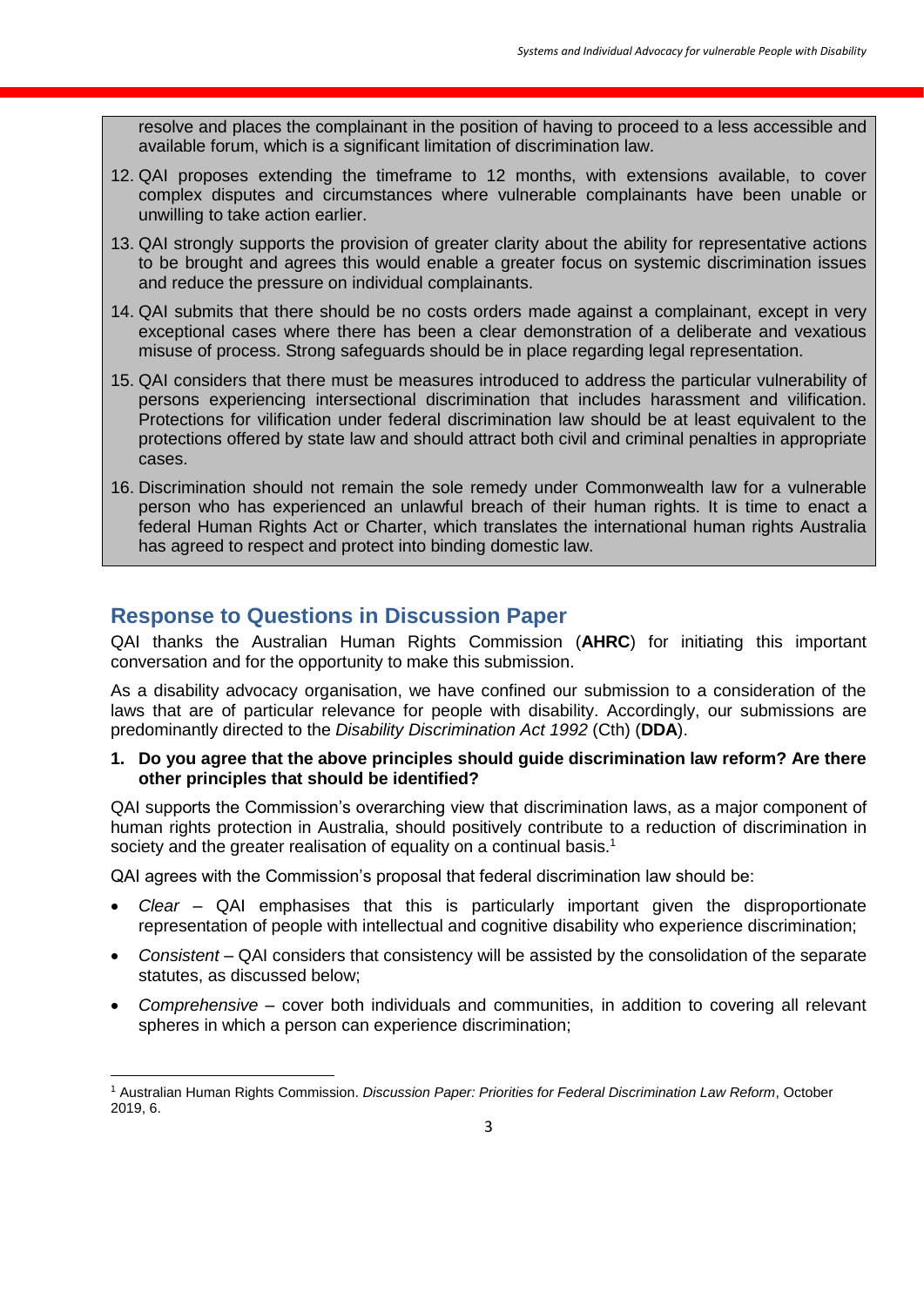*Intersectional* – with consistent tests;

**.** 

- *Remedial* as noted below, the lack of effective and proportionate remedies has been a core weakness of discrimination law that must be addressed to ensure that the damage experienced by those who experience discrimination is adequately addressed and the laws have a deterrent effect, discouraging further breaches;
- *Accessible*  QAI considers this particularly given the vulnerability and disempowerment of many complainants in this jurisdiction and the inherent power balance that normally exists between a claimant and respondent;
- *Preventative*  QAI agrees that the laws must be preventative, but submits that they must also be 'proactive and equitable'. A proactive law enables equitable results. It is directed to substantive equality or to equality of outcome and not only to formal equality. A proactive law recognises that in order to treat some persons equally we must treat them differently. At present, our discrimination laws are one-dimensional, placing a heavy onus on the aggrieved to initiate and pursue a resolution.

Another principle to include is that the laws should be 'instructive' in two different senses:

- They will make provision for guidance to providers/deliverers of services/employers etc about, for example, what constitutes reasonable adjustments, or about minimum standards as established already in education, access to premises, transport; and
- From individual complaints they will promote learnings that lead to systemic benefits for people with protected attributes.
- **2. What are the key factors relevant to the need for federal discrimination law reform? Please provide any comments on the Commission's observations in the six dot points above.**

QAI supports the Commission's observation that there is an overreliance on discrimination laws to protect human rights and that the discrimination framework established by the legislation is a dispute-focused model that is remedial rather than proactive.

QAI also notes inconsistencies between the discrimination framework at a state and federal level.

At a federal level, QAI does not consider it appropriate that discrimination law is divided into four separate types of discrimination, each with its own Act.<sup>2</sup> This is a different approach to that taken in Queensland, where a single Act (the ADA) addresses discriminatory treatment on the basis of a range of different attributes.

The 2010/2011 review of this patchwork enforcement framework for Commonwealth discrimination laws, which considered, among other things, proposed consolidation of the disparate discrimination

<sup>2</sup>The *Racial Discrimination Act 1975* (Cth), *Sex Discrimination Act 1984* (Cth), *Disability Discrimination Act 1992* (Cth) and *Age Discrimination Act 2004* (Cth).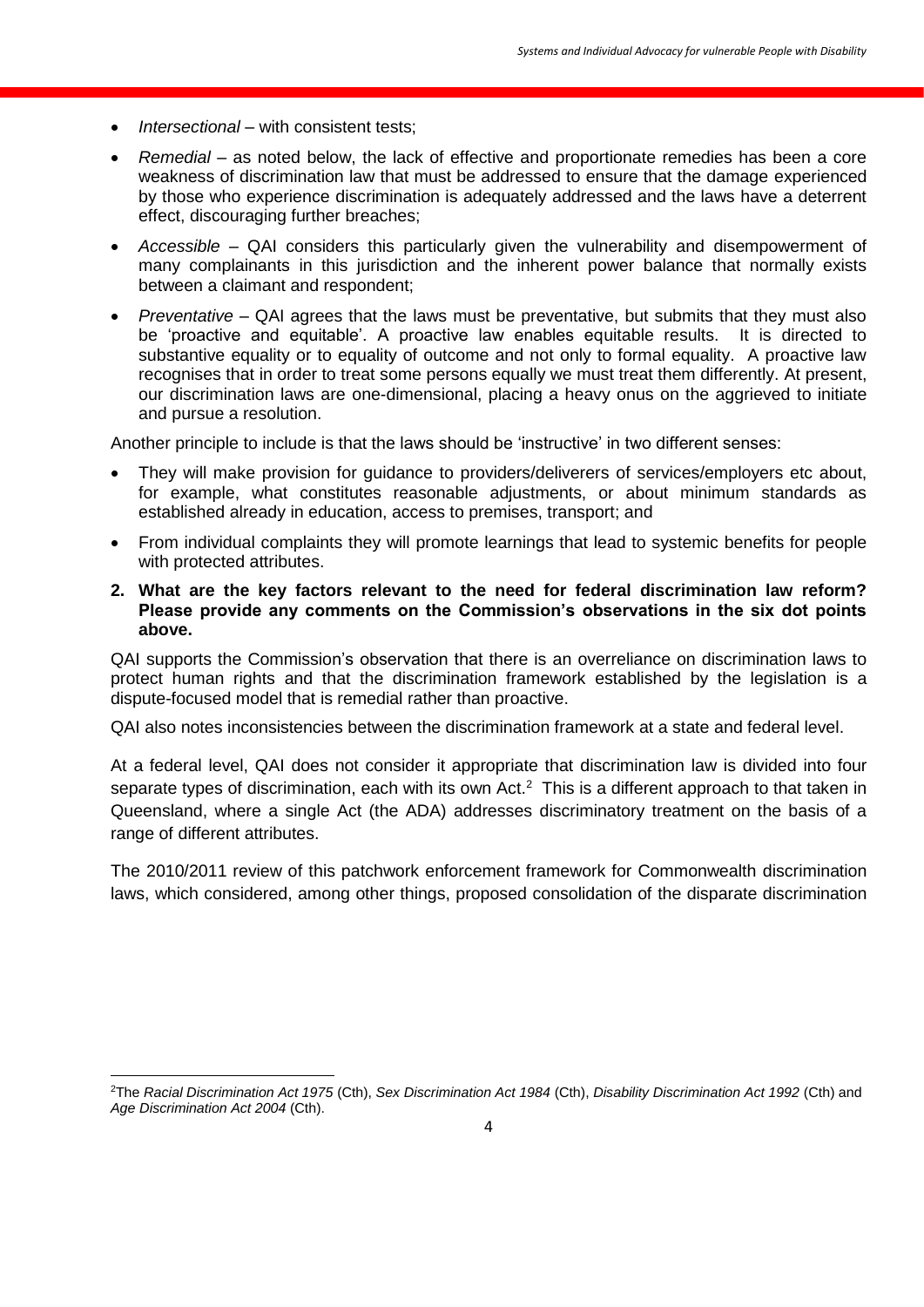laws,<sup>3</sup> unfortunately stalled for the purported reason that the draft laws failed to strike the desired balance.<sup>4</sup> QAI considers that this proposal should be reconsidered.

# *Key limitations of discrimination law*

QAI considers that the main problems with the discrimination laws we have are:

# *a) The individualist approach taken*

Discrimination law requires individuals aggrieved by discriminatory treatment to take action to assert the violation of their rights and pursue an appropriate remedy. Both state and federal systems have adopted an individual complaints process, where receipt of a complaint alleging discriminatory treatment leads to investigation of the complaint by the relevant Commission. Traditionally, only victims have had standing to lodge a claim alleging discriminatory treatment.<sup>5</sup>

This model is far from satisfactory. In contrast to other areas of law, where the parties are often on a level playing field in terms of their access to and ability to pay for legal advice, etc. there is usually a significant disparity between the resources and bargaining power of the parties (which are usually the aggrieved person and a company) in a discrimination claim. Sadly, these factors all work to further oppress and marginalise people from vulnerable groups.

These issues have been acknowledged and addressed to some degree. Parliament attempted to minimise the power imbalance by making the first step in the determination of a claim a compulsory, confidential conciliation. The availability of this compulsory first step is why the discrimination complaint process is often described as being informal and accessible. However, the requirements to identify and articulate the relevant breaches of the legislation, lodge a claim in the approved form to the appropriate body and adequately represent their case when face-to-face with their alleged perpetrator in a formal bureaucratic setting is highly threatening to many lay people, particularly disempowered persons not familiar with the law and legal system. The power balance between the parties also casts a significant shadow over conciliation negotiations.

The majority of aggrieved persons have been significantly marginalized and, as the legislation explicitly acknowledges, are members of traditionally disempowered groups who are highly vulnerable thus less equipped than most to initiate and pursue a claim.

QAI submits that as discriminatory practices, by their very definition, only affect persons because of their membership of a particular class or group, a key requirement of any discrimination system should be that claims are understood in a collective light. While the ability to lodge an individual complaint is central to protecting individual rights to equality and non-discriminatory treatment, it is

 $\overline{a}$ <sup>3</sup> This was proposed in April 2010 as a key part of the Australian Human Rights Framework. In September 2011, a Consolidation Discussion Paper was released to initiate the formal process for consultation and law reform: see [http://www.ag.gov.au/antidiscrimination;](http://www.ag.gov.au/antidiscrimination) Attorney-General's Department, *Consolidation of Commonwealth Anti-Discrimination Laws: Discussion Paper,* September 2011 (Commonwealth of Australia). At present, there are no clear indications of the likely changes that will result from the review.

<sup>4</sup> See:<http://www.ag.gov.au/Consultations/Pages/ConsolidationofCommonwealthanti-discriminationlaws.aspx> for more information.

<sup>5</sup> Note that the Fair Work Ombudsmen is now empowered to inquire into, investigate and initiate enforcement action for workplace discrimination complaints where it considers it is in the public interest.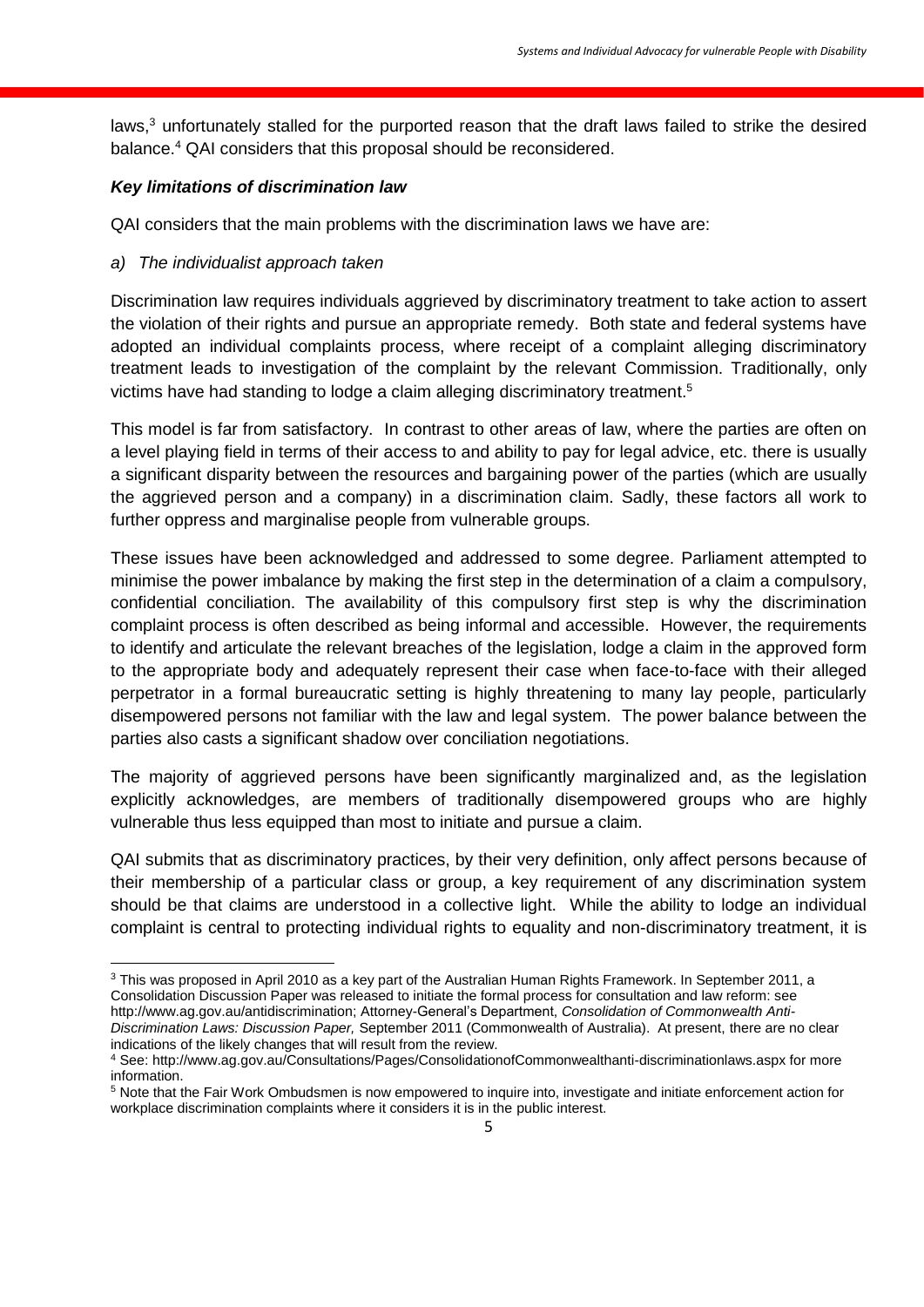also important that the collective vulnerability of certain groups in our society is properly understood.

## *b) The way discrimination is identified – use of the 'comparator' test*

Framing discrimination laws around the notion that individual differences are to be treated as irrelevant is also inherently problematic. This approach can entrench the significance of difference, rather than generating respect for individual difference, which a more substantive conception of equality may create.<sup>6</sup>

The use of the comparator test is particularly problematic and further marginalizes disempowered groups. Essentially, the comparator test involves comparing likes with unlikes. Thornton's explanation remains relevant:<sup>7</sup>

*The benchmark figure is likely to be a white, Anglo-Celtic, heterosexual male who falls within acceptable parameters of physical and intellectual normalcy, who supports, at least nominally, mainstream Christian beliefs, and who fits within the middle-to-the-right of the political spectrum.*

The High Court decision in *Purvis*<sup>8</sup> exemplifies difficulties with the use of the comparator test. In that case, the High Court found that the exclusion of a student with an acquired brain injury from school did not contravene discrimination legislation on the basis that his less favourable treatment was not due to his disability but his behaviour (failing to concede the causative impact of his disability on his behaviour). The comparator was held to be a student exhibiting like behaviour, rather than a child exhibiting like behaviour as a result of his disability. This case remains the leading Australian authority on the comparator test, although recent decisions have qualified it to some extent in some states including Queensland.<sup>9</sup>

#### *c) The focus on formal, rather than substantive equality*

As Thornton explains in her comprehensive review of Australian discrimination law, discrimination law has proved, at best, a mediocre mechanism for putting equality on the agenda and, at worst, a façade masking the significant abyss between the rhetoric of equality and substantive equality.<sup>10</sup> The approach that the Government has taken through this legislation is blunt, ineffective, costly, unpredictable, expensive and inept in the face of complex problems such as systemic discrimination.

Formal equality can actually promote substantive inequality.<sup>11</sup> Gaze agrees, arguing that while overt or explicit sex discrimination has significantly diminished as a result of the introduction of the *Sex* 

<sup>7</sup> Margaret Thornton, *The Liberal Promise: Anti-Discrimination Legislation in Australia* (Oxford University Press, 1990), 1-2. <sup>8</sup> *Purvis v New South Wales* (2003) 217 CLR 92.

**<sup>.</sup>** <sup>6</sup> Rosemary Owens, Joellen Riley and Jill Murray, *The Law of Work*. 2nd edition (Oxford University Press, 2011), 397.

<sup>9</sup> See for example *Woodforth v State of Queensland* [2017] QCA 100, [53-57]. Purvis was decided using a restrictive jurisprudence has not been altered simply because fifteen years have passed. See for example: https://law.unimelb.edu.au/\_\_data/assets/pdf\_file/0007/1708108/28\_2\_9.pdf

<sup>&</sup>lt;sup>10</sup> Margaret Thornton, *The Liberal Promise: Anti-Discrimination Legislation in Australia* (Oxford University Press, 1990), 14.

<sup>11</sup> Margaret Thornton, *The Liberal Promise: Anti-Discrimination Legislation in Australia* (Oxford University Press, 1990), 15, 22. While this work is now dated, the stagnancy of anti-discrimination law supports the continuing relevance of this work.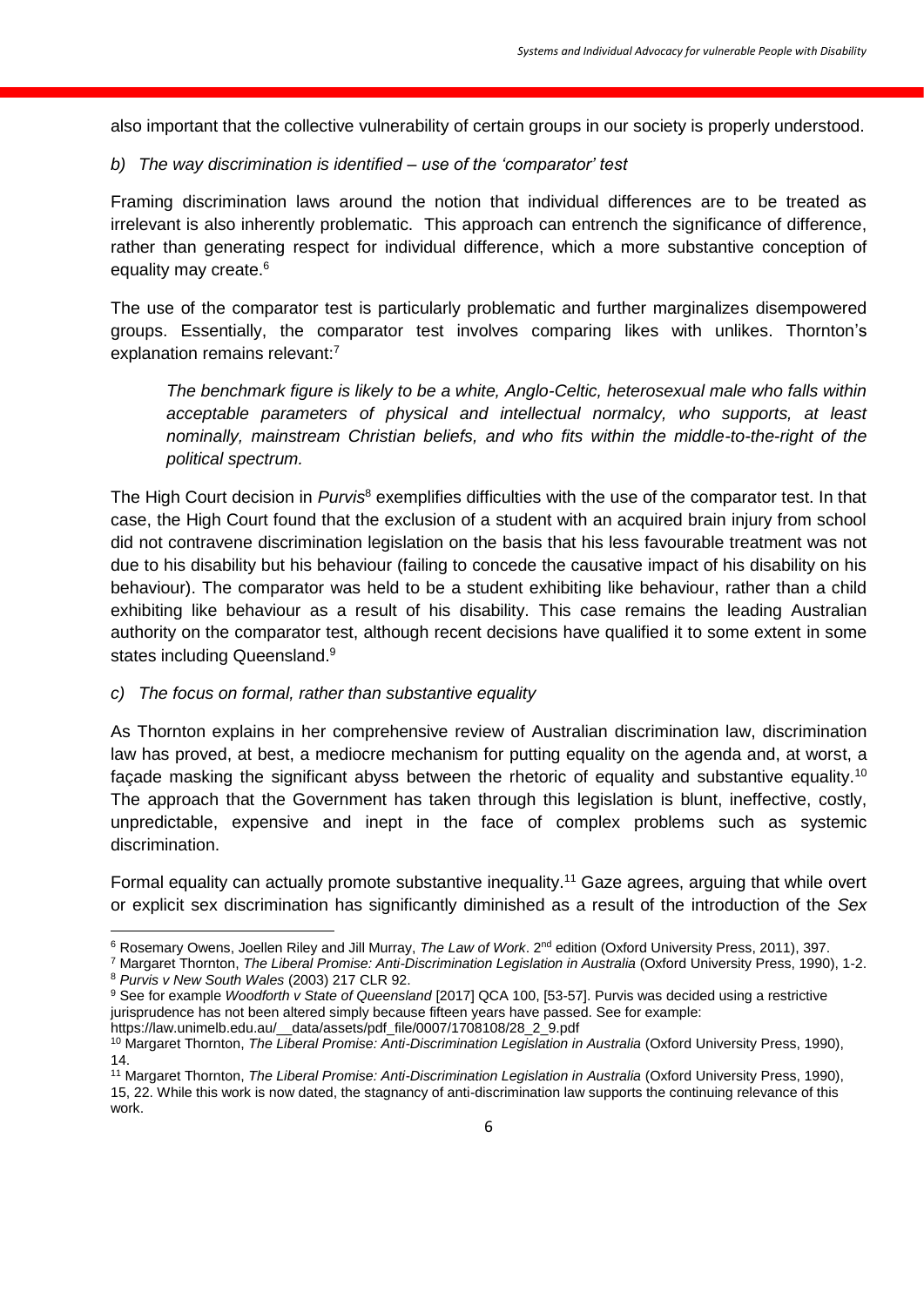*Discrimination Act 1984* (Cth), it has been replaced by more 'covert and subtle forms of discrimination which are more difficult to prove'.<sup>12</sup> Structural and systemic inequality has blossomed in the absence of a commitment to eradicate substantive inequality. An example of this is that gender-based wage inequality continues, notwithstanding that we have formally adopted the principle of equal pay for work of equal value.<sup>13</sup>

# *d) The focus on negative, rather than positive or affirmative, action*

Discrimination laws are primarily negative – this is a further reason why they fail to recognize and address systemic discrimination. There is no general, positive duty to promote equity. QAI submits that to achieve choice and equity for vulnerable members of our society, negative freedom and minimalist welfare support is not sufficient – proactive measures designed to level the playing field and to support autonomous choice are needed. The onus should not be on vulnerable people to defend their human rights; rather, there must be widespread understanding that anyone thinking of breaching the human rights of another does so at risk to themselves.

# *e) The lack of effective remedies or sanctions*

A further problem with Australian discrimination legislation is the lack of appropriate penalties or sanctions to enforce compliance with the law, deter breaches and compensate victims. Aside from limited examples, such as the recent empowering of the Fair Work Ombudsman to initiate and prosecute discrimination claims on behalf of individual complainants, there has been no 'big stick'. This is mainly because we require vulnerable individuals to initiate a claim against their perpetrator, and have not established an enforcement agency tasked with doing this work.

# *(e) The exceptions, exclusions and exemptions narrow the scope of discrimination law*

The many exceptions, exclusions and exemptions contained in discrimination law also narrows its scope. Discrimination law is often considered a blunt tool to help people who have experienced discrimination.

In the context of this understanding of the limits of discrimination law, it is perhaps unsurprising that discrimination law has not been coveted as providing an effective remedy for the use of Restrictive Practices (RPs), despite the arguable case that the use of RPs breaches discrimination law. This is particularly so in the context of an understanding of the vulnerability and disempowerment inherent in the experience of an intellectual or cognitive disability, both for the person and their family.

Discrimination laws have had a mild normative effect in influencing the general social acceptance of overt discrimination – a 'consciousness raising effect<sup> $14$ </sup> – and have provided some individuals with a means of redressing grievances that flow from discriminatory treatment. However, overall, discrimination laws have proved ineffective at challenging systemic and ingrained discrimination.

**<sup>.</sup>** <sup>12</sup> Beth Gaze, 'Twenty Years of the Sex Discrimination Act: Assessing its Achievements', (2005) 30(1) *Alternative Law Journal* 3, 4-5.

<sup>13</sup>*National Wage and Equal Pay Cases* (1972) 147 CAR 172. See also: https://www.wgea.gov.au/data/factsheets/australias-gender-pay-gap-statistics

<sup>14</sup> Sandra Berns, *Women Going Backwards: Law and Change in a Family Unfriendly Society* (Ashgate, 2003), 76.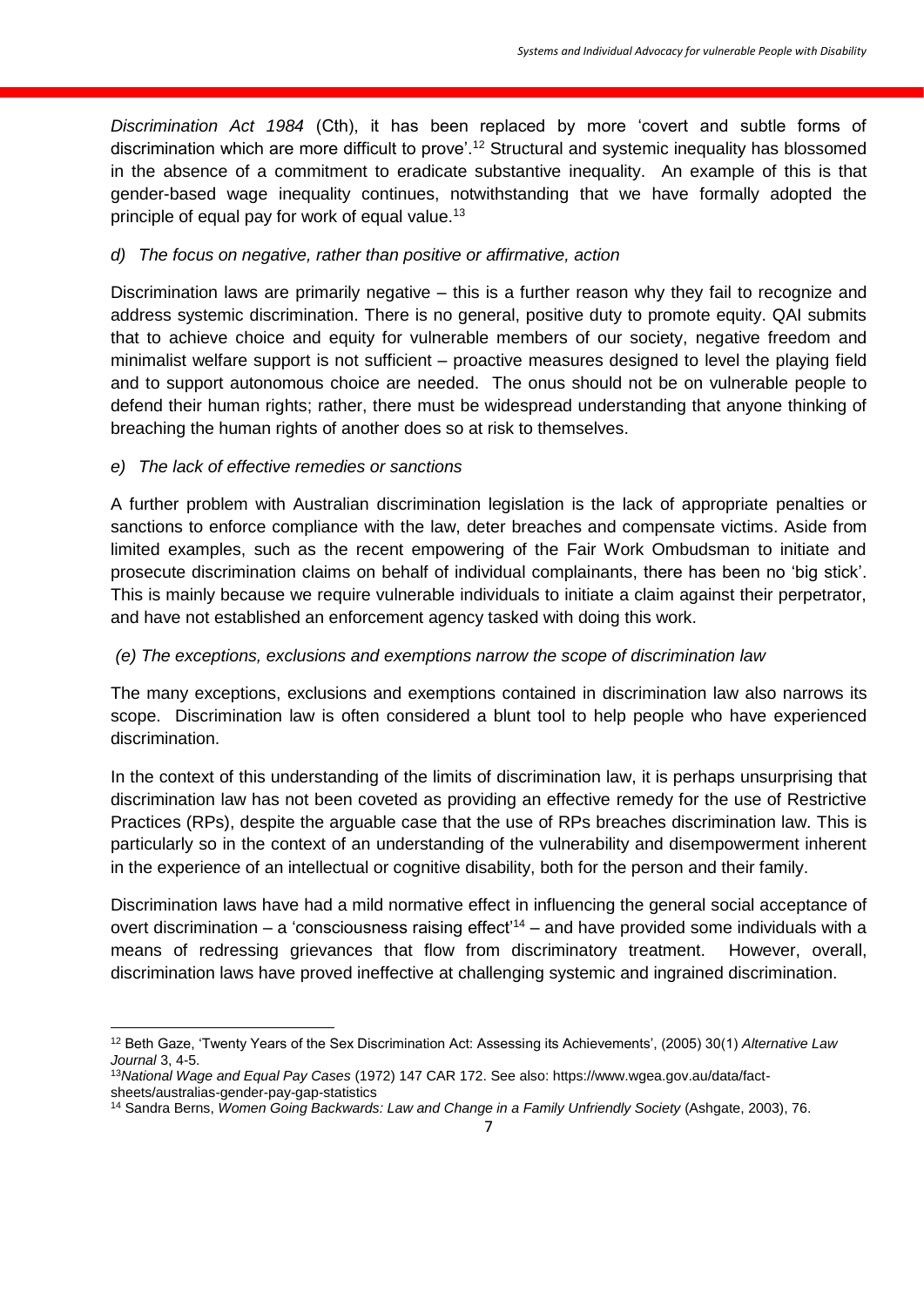# **3. Are there other major challenges that exist with federal discrimination law that require reform?**

Courts have struggled to consistently interpret and apply concepts such as reasonable adjustment and unjustifiable hardship. The recent Federal Court decision in *Sklavos*<sup>15</sup> has created challenges for people with disability seeking to prove discrimination given the Federal Court's interpretation of 'reasonable adjustments'. In that case, the Federal Court found that not only must a person with disability show that they are disadvantaged by a failure to provide a reasonable adjustment, they must also show that the failure to provide the adjustment was caused by the person's disability. This creates a very high bar for complainants to meet. The Disability Discrimination Standards made under the legislation offer some assistance, but do not resolve many of the significant issues.

Discrimination law should be consolidated federally, and a consolidated law should extend reasonable adjustments to impose a specific positive duty across all protected attributes in all protected areas of life. A consolidated law should include express guidance on the meaning of these concepts. It should define a reasonable adjustment as the provision of additional or specialised assistance, the modification of existing measures, the flexible application of existing measures, and the removal of a barrier or obstacle, which does not constitute an unjustifiable hardship. QAI also considers that the siloing of attributes across separate pieces of legislation is problematic, particularly given our increasing understanding of the vulnerability of those experiencing intersectional disadvantage.

The respondent should carry the burden of establishing that an adjustment constitutes an unjustifiable hardship and the definition of unjustifiable hardship in the consolidation bill should refer to an adjustment that is not reasonable to provide because of an unavoidable or inherent limitation, or the financial capacity of the respondent.

# **Case study**

QAI's Human Rights Legal Service assisted a young woman with a visual impairment in relation to a disability discrimination matter involving her enrolment in a final exam for a tertiary primary teaching course. The issue was the format of the final exam, which was computer-based only. This created a practical difficulty for the client because she is unable to adjust her eyes to see the computer screen and the testing materials. We contacted the young woman's doctor who provided an opinion as to the need for adjustment. This gave us information to convince the examination body of the need for adjustment given the young woman's disability. We facilitated a meeting between the young woman and the examination body to determine whether an amicable solution could be reached. We were able to negotiate further adjustments to circumvent the barriers the young woman experienced in previous attempts at the exam.

It is hoped with the adjustment that the young woman will be able to finish her degree and pursue her chosen career as a primary school teacher.

**<sup>.</sup>** <sup>15</sup> *Sklavos v Australasian College of Dermatologists* [2017] FCAFC 128; 256 FCR 247; 347 ALR 78. This was applied in *Sing v Minister for Immigration and Border Protection* [2019] FCA 781, 791.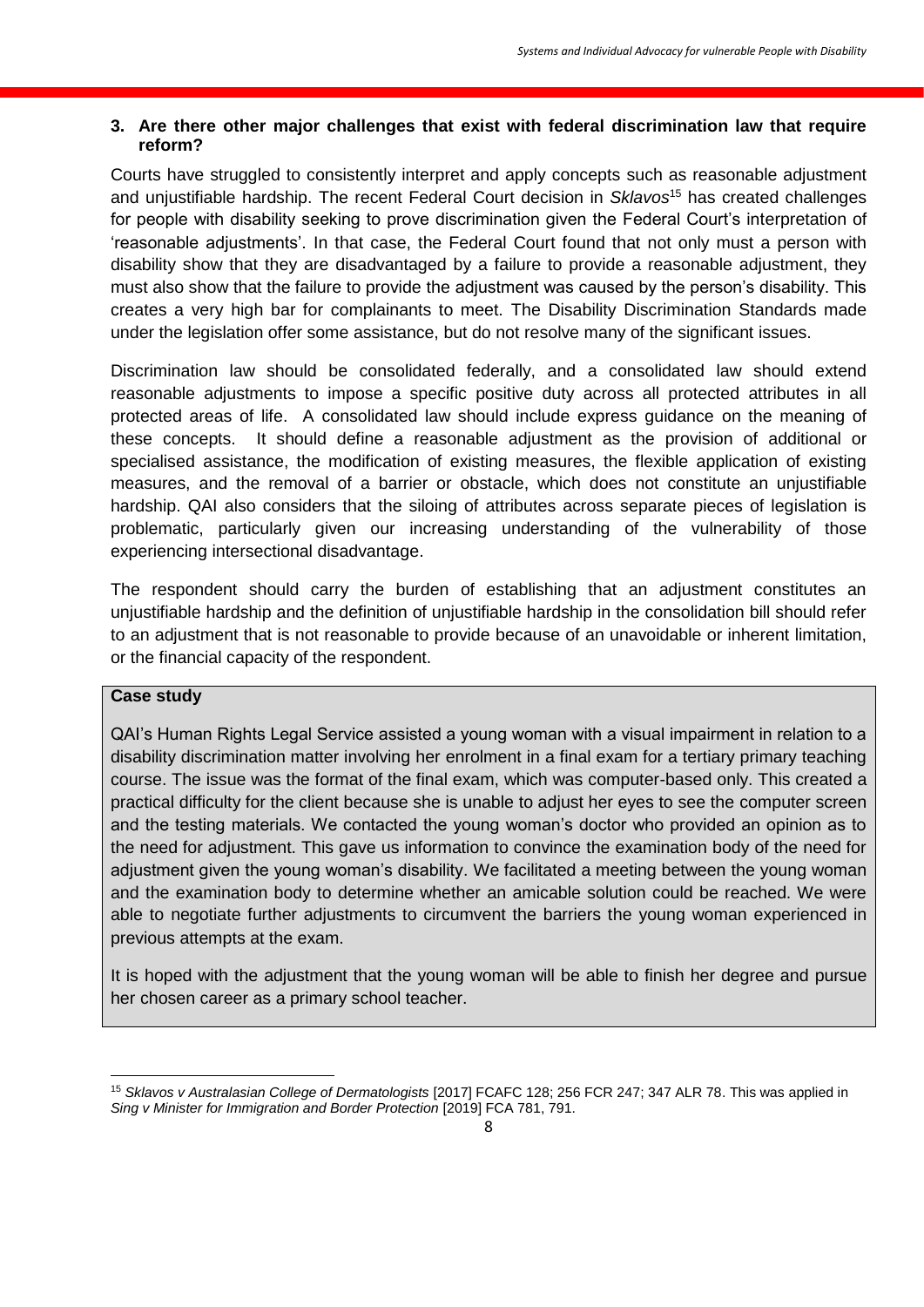#### **4. What, if any, changes to existing protected attributes are required?**

The DDA was enacted in 1992, 14 years prior to the adoption of the UN Convention on the Rights of Persons with Disabilities (CRPD). The development in our collective understanding and approach to disability rights progressed significantly during that period and the DDA should be amended to properly reflect the obligations Australia has assumed by signing and ratifying the CRPD. By way of example, we note the definition of 'disability' in the DDA, which is consistent with the medical model, defining 'disability' as:<sup>16</sup>

- *(a) total or partial loss of the person's bodily or mental functions; or*
- *(b) total or partial loss of a part of the body; or*
- *(c) the presence in the body of organisms causing disease or illness; or*
- *(d) the presence in the body of organisms capable of causing disease or illness; or*
- *(e) the malfunction, malformation or disfigurement of a part of the person's body; or*
- *(f) a disorder or malfunction that results in the person learning differently from a person without the disorder or malfunction; or*
- *(g) a disorder, illness or disease that affects a person's thought processes, perception of reality, emotions or judgment or that results in disturbed behaviour;*

*and includes a disability that:*

- *(h) presently exists; or*
- *(i) previously existed but no longer exists; or*
- *(j) may exist in the future (including because of a genetic predisposition to that disability); or*
- *(k) is imputed to a person.*

*To avoid doubt, a disability that is otherwise covered by this definition includes behaviour that is a symptom or manifestation of the disability.*

In contrast, the CRPD does not contain a comprehensive definition of 'disability', but provides that:<sup>17</sup>

*Persons with disabilities include those who have long-term physical, mental, intellectual or sensory impairments which in interaction with various barriers may hinder their full and effective participation in society on an equal basis with others.* 

QAI submits that the DDA should be amended to reflect this social model of disability.

The CRPD also expansively defines 'discrimination on the basis of disability' to mean:<sup>18</sup>

*any distinction, exclusion or restriction on the basis of disability which has the purpose or effect of impairing or nullifying the recognition, enjoyment or exercise, on an equal basis with others, of all human rights and fundamental freedoms in the political, economic, social, cultural, civil or any other field. It includes all forms of discrimination, including denial of reasonable accommodation;*

Other key obligations established by the CRPD, such as the obligation to consult with and actively involve people with disability in the development and implementation of legislation and policies to

**.** 

<sup>16</sup> Section 4 DDA.

<sup>17</sup> CPRD, Article 1.

<sup>18</sup> CPRD, Article 2.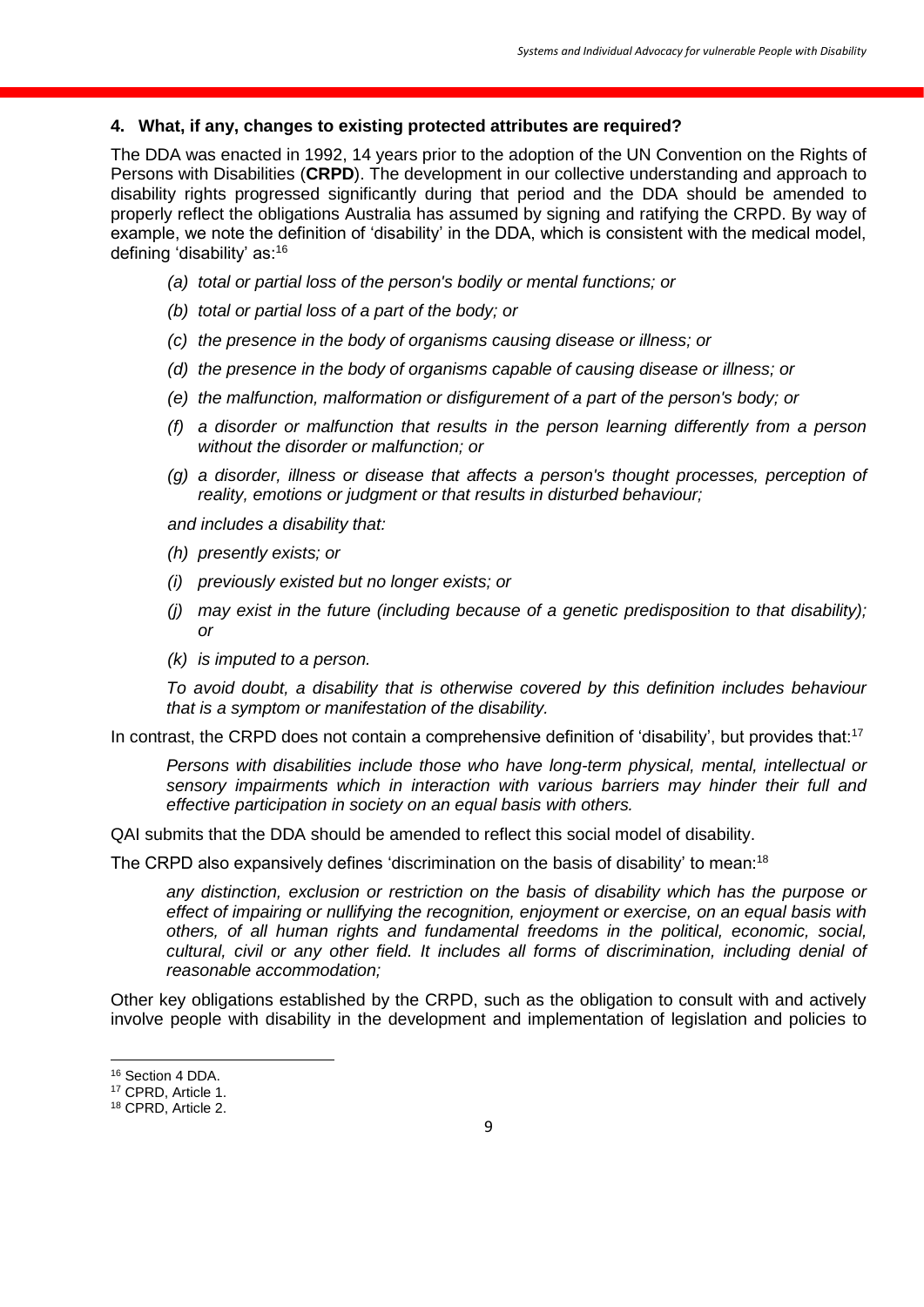implement the CRPD and in other decision-making processes concerning issues relating to people with disability, should also be reflected in the DDA.

### **5. What, if any, new protected attributes should be prioritised?**

QAI agrees that there are currently gaps in coverage for **carer's responsibility** that must be addressed.

QAI also submits that the gaps in discrimination law pertaining to **volunteers and interns** must be addressed. We note that, partly in response to the very low rates of employment of people with disability within the Australian workforce, many people with disability work in voluntary roles. Volunteer work can potentially be an effective means by which people with disability can make a valuable contribution to the workplace, demonstrate their capabilities and simultaneously develop skills that are valuable to the workplace. Yet it is also in this capacity that people with disability can experience discrimination, not only in their treatment within the workplace but also by the exploitation of these volunteers by workplaces which keep them engaged in a voluntary capacity where their role could, but ultimately does not, lead to paid employment.

Employment discrimination makes it significantly harder for Australians with disability to gain employment, particularly meaningful employment that is commensurate with their skills, abilities and interests and is part of a career trajectory chosen by them. Employment discrimination makes it significantly harder for Australians with disability to keep employment, as they are often subjected to stigma, ill treatment, lack of support and disproportionate bureaucratic requirements. It is vital that discrimination against volunteers and interns is specifically covered by the legislation.

QAI also agrees that the legislation should be extended to also prohibit discrimination on the basis of **accommodation status**. Many people with disability experience significant discrimination in terms of their accommodation and are therefore forced to accept living arrangements that are outside their choice and control. This can lead to a second level of discrimination, where they are treated less favourably due to their accommodation.

QAI submits that the legislation should extend to include **domestic or family violence** as a protected attribute. This is consistent with the overarching intent of the legislation and is consistent with approach taken in other legislation<sup>19</sup> but many people experiencing domestic or family are also experiencing other vulnerabilities, such as disability or mental illness.

#### **6. What are your views about the Commission's proposed process for reviewing all permanent exemptions under federal discrimination law?**

QAI agrees with the need to review all permanent exemptions and submits that they should be reviewed not only in light of the overall purpose of discrimination law to promote equality and fair treatment, but also having regard to the purpose and intent of the CRPD.

QAI is concerned by the proposal to consider including a general clause for 'justifiable conduct'. As noted above, the exemptions already existing have substantially narrowed and weakened the scope of discrimination law. Particularly in the absence of a strong legislative guarantee of fundamental human rights, any exemptions should be carefully and narrowly drafted.

# **7. Are there particular permanent exemptions that warrant particular scrutiny?**

QAI does not consider that any of the permanent exemptions in the DDA warrant particular scrutiny.

 $\overline{a}$ 

<sup>19</sup> See for example *Discrimination Act 1991* (ACT).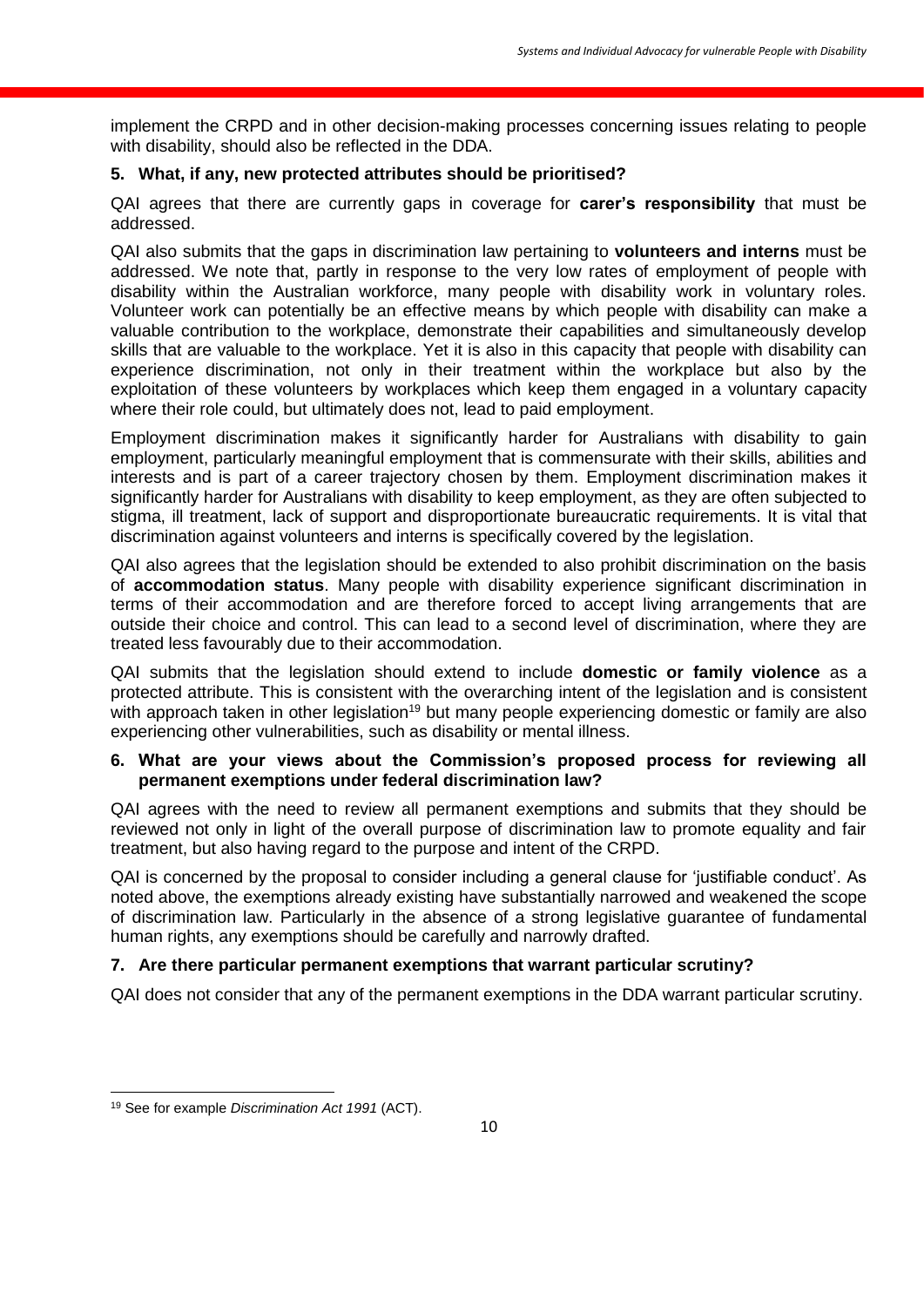#### **8. How can existing compliance measures under federal discrimination law be improved?**

QAI considers the current compliance mechanisms administered by the Commission necessary and helpful and supports their continuation.

We do note, however, problems with the temporary exemptions available under the DDA. The granting of exemptions can undermine the strength and power of discrimination law. The granting by the Commission of rolling exemptions to the Commonwealth government to continue the use of the Business Services Wage Assessment Tool (**BSWAT**), which determines reduced rates of pay for persons with an intellectual or cognitive disability, is an excellent example of this.

QAI is very strongly of the view that the use of the BSWAT constituted discriminatory treatment that disadvantages and causes significant harm to the vulnerable people with disability to whom it is applied. This was consistent with the finding of the Full Federal Court in *Noijin v Commonwealth*,<sup>20</sup> and we consider that support for this view is evidenced by the High Court's refusal to grant the Commonwealth special leave to appeal the decision of the Full Federal Court.

The exemption granted by the Commission on 29 April 2014 made it clear that the exemption was granted for pragmatic reasons, as a transitional arrangement pending implementation of a new wage setting approach. In granting the exemption for the 12 month period, the Commission rejected a request by the Commonwealth to grant an exemption for a three year period and authorised the shorter period as a means for the Commonwealth and ADEs to transition to a new tool whilst ensuring the discriminatory impacts on workers subjected to BSWAT were minimised. Yet ultimately the exemption was extended on a rolling basis, essentially undermining the decision by the Full Federal Court that the use of BSWAT on people with disability constitutes unlawful discrimination, and permitting the practice of discriminatory treatment of people with disability, many of whom have faced a lifetime of disadvantage and disempowerment, to continue. We also note that the exemption contravened Article 27 of the CRPD, which recognises the right of people with disabilities to work on an equal basis with others and to enjoy just and favourable working conditions, Article 16, which assures freedom from exploitation, violence and abuse and Article 17, which protects the mental integrity of the person.

#### **9. What additional compliance measures would assist in providing greater certainty and compliance with federal discrimination law?**

QAI strongly supports the Commission's position that there is a need for greater awareness-raising activities and possibly industry support to promote compliance, as well as robust review processes to measure the effectiveness of the Disability Standards. QAI considers that the introduction of voluntary audits, a general inquiry function and positive duties would be of significant value.

### **10. What form should a positive duty take under federal discrimination law and to whom should it apply?**

QAI strongly supports the introduction of a positive duty for public entities to proactively take measures to eliminate unlawful discrimination and harassment and advance equality. In the absence of a federal Human Rights Act, this is of particular importance as it shifts the focus from negative, responsive protections to a proactive, rights-based approach. This is imperative to bringing about cultural change.

**.** 

<sup>20</sup> *Nojin v Commonwealth of Australia* [2012] FCAFC 192. This case was cited with approval in *Watts v Australian Postal Corp* (2014) 222 FCR 220, 250 and cited neutrally in *James v WorkPower Inc* [2018] FCA 2083, 2088.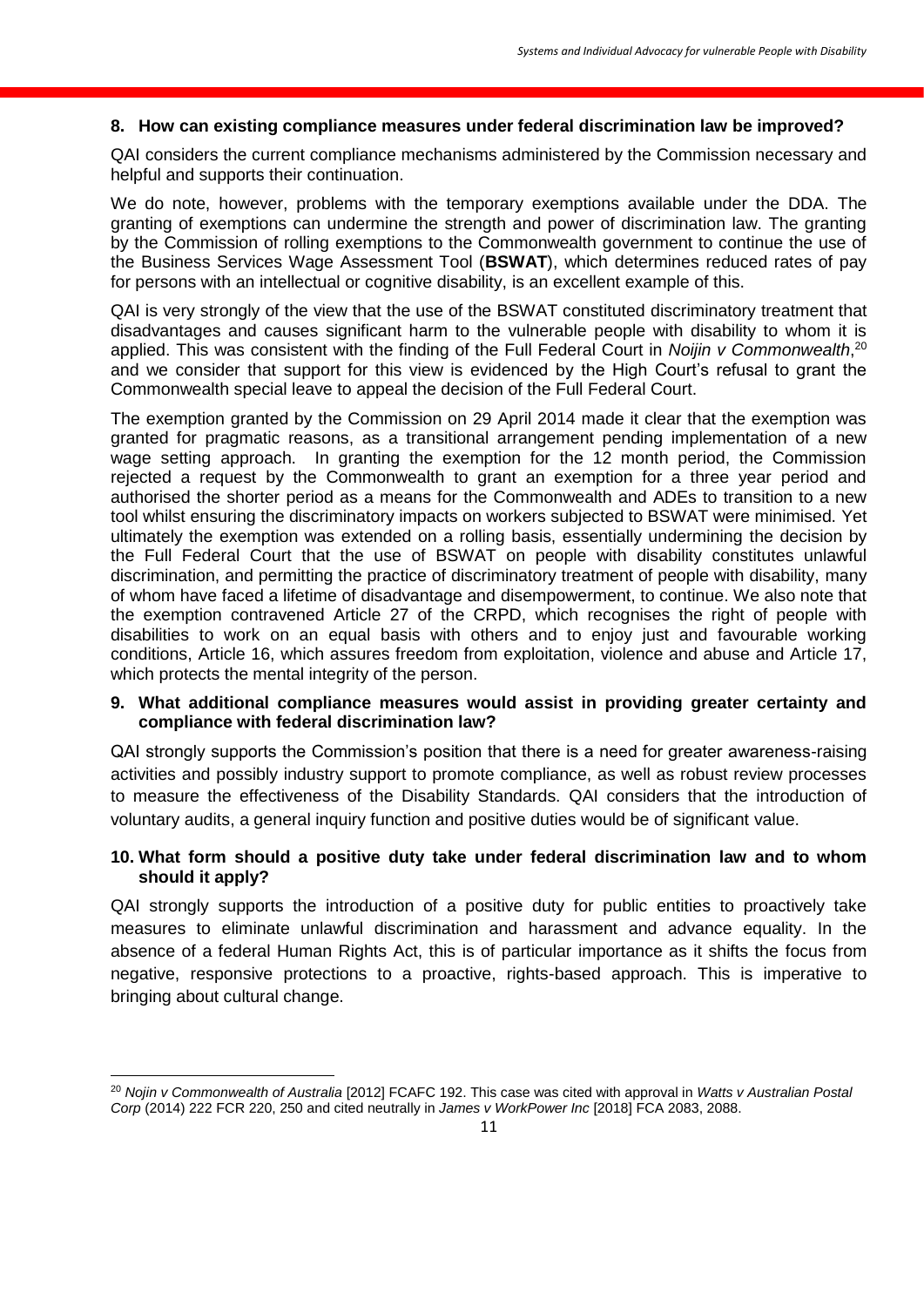We note the introduction of affirmative quotas as a means of addressing embedded, intergenerational and historical disadvantage and marginalisation. For example, QAI supports a commitment to introduce seven percent employment target for persons with disabilities in the Commonwealth public service.

### **11. What, if any, reforms should be introduced to the complaint handling process to ensure access to justice?**

QAI agrees that complaints processes must be available and accessible for all people. We commend the Commission for its work in this regard as it is an accessible and inexpensive jurisdiction.

We note that the nature of confidential conciliations reduces the likelihood that matters will resolve and places the complainant in the position of having to proceed to a less accessible and available forum, which is a significant limitation of discrimination law.

QAI proposes extending the timeframe to 12 months, with extensions available, to cover complex disputes and circumstances where vulnerable complainants have been unable or unwilling to take action earlier.

QAI strongly supports the provision of greater clarity about the ability for representative actions to be brought and agrees this would enable a greater focus on systemic discrimination issues and reduce the pressure on individual complainants. As noted above, as discriminatory practices, by their very definition, only affect persons because of their membership of a particular class or group, a key requirement of any discrimination system should be that claims can be understood and actioned collectively. In other jurisdictions, class action has proved a vital means of challenging embedded or institutional discrimination, however the sole collective right contained in the legislation (the right to make a representative complaint) is not designed in a user-friendly way and so is not utilised.

### **12. What, if any, reforms should be introduced to ensure access to justice at the court stage of the complaints process?**

The potential for an adverse costs order has been a significant deterrent to complainants pursuing discrimination matters beyond the conciliation stage. QAI submits that there should be no costs orders made against a complainant, except in very exceptional cases where there has been a clear demonstration of a deliberate and vexatious misuse of process.

Litigation is very expensive – the cost places it well out of the reach of many people (particularly disempowered people) – and discrimination complaints can be complex and lengthy to resolve. Awareness of this is enough to deter any people from making a complaint in the first place. To ensure the innate power imbalance that necessarily exists between a complainant and organisational respondent is not aggravated, strong safeguards should be in place regarding legal representation.

Discrimination law places a strong focus on settling complaints by conciliation, and the vast majority of complaints are resolved in private conciliations, with the outcome confidential. While this does have its merits in some circumstances, it means that its impact is limited – it is unhelpful as a deterrent, as a driver for altering social behavioural norms, as an impetus for the development or reform of laws or as a means by which policies and practices that create healthier, more productive